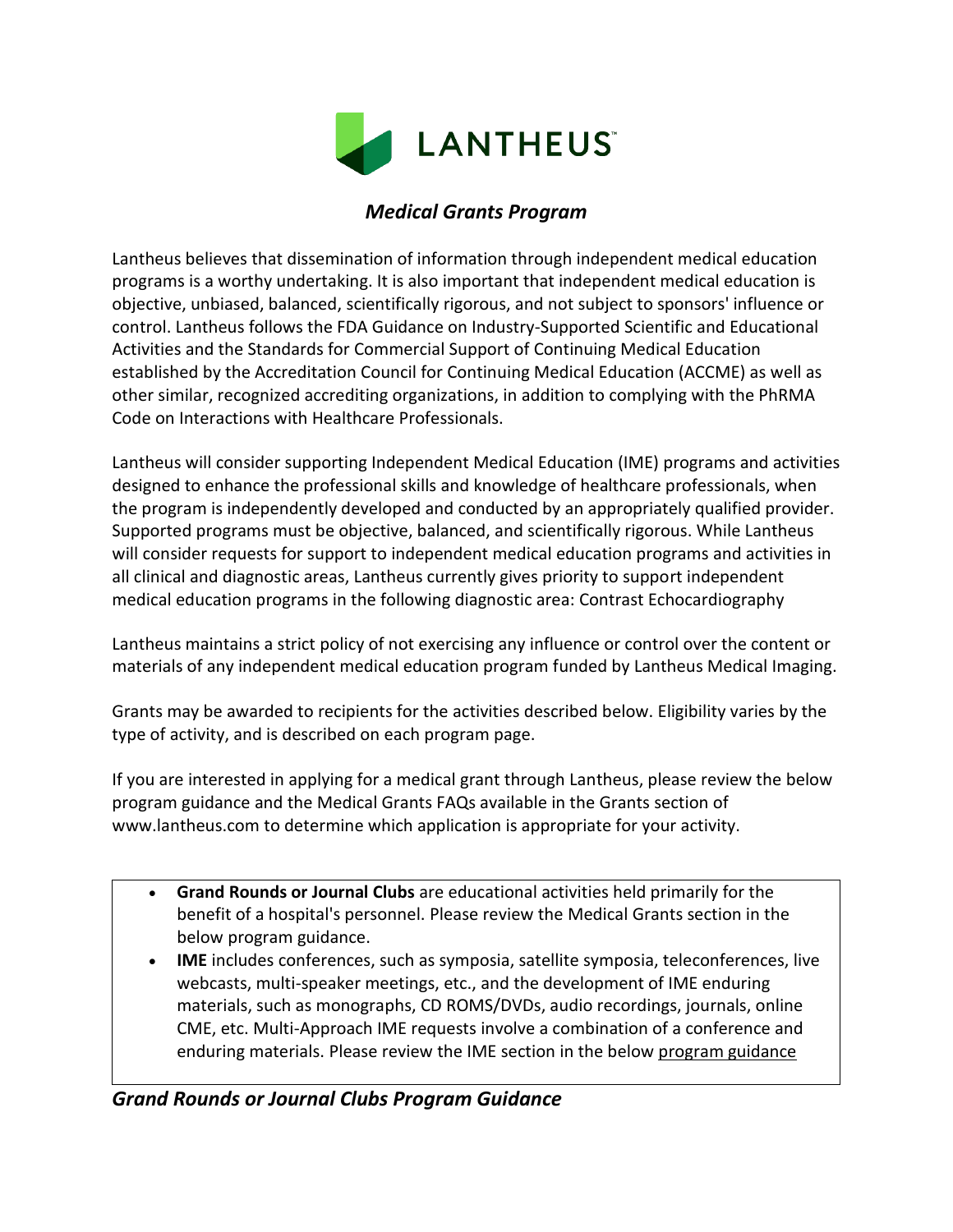All Lantheus commercially supported activities must be primarily dedicated to promoting objective and balanced scientific education related to disease state and treatment options.

Please note that Lantheus considers grand rounds or journal club events to be educational activities held primarily for the benefit of a hospital's personnel. Requests for events directed toward a broader audience should be submitted as IME programs.

#### **Eligible Recipients**

### **Accredited medical education**

Eligible recipients include hospitals, community health centers, academic medical centers, medical universities, and medical education companies.

Lantheus may make grants for accredited programs organized by non-accredited medical education companies only if the accredited partner is the responsible party and the principal signatory to the grant agreement. Provided that the accredited partner is the responsible party and signs as principal signatory, it is permissible for Lantheus to direct the actual funds to the non-accredited medical education company, if requested for administrative reasons only.

### **Non-accredited medical education**

Only hospitals, healthcare facilities, academic medical centers, medical universities, and medical associations, may apply for non-accredited medical education grants.

The program content for non-accredited programs must be similar to the type of content for which continuing professional education credits are granted.

# **General Information**

Lantheus will not provide a grant in support of a grand rounds meeting or journal club if the principal speaker or speakers at the meeting are employed by, or a member of the staff of, the requesting institution.

For grand rounds and journal club events, Lantheus will only provide grant support for meal costs for the event and the honorarium, travel, and lodging costs of guest speakers. Meals must be open to all attendees, modest in costs, and clearly subordinate to the amount of time spent on educational activities.

Medical education grants may not be used to fund the recipient's operational expenses.

Where there are multiple education partners providing an activity, Lantheus requires that all such parties be listed on the application.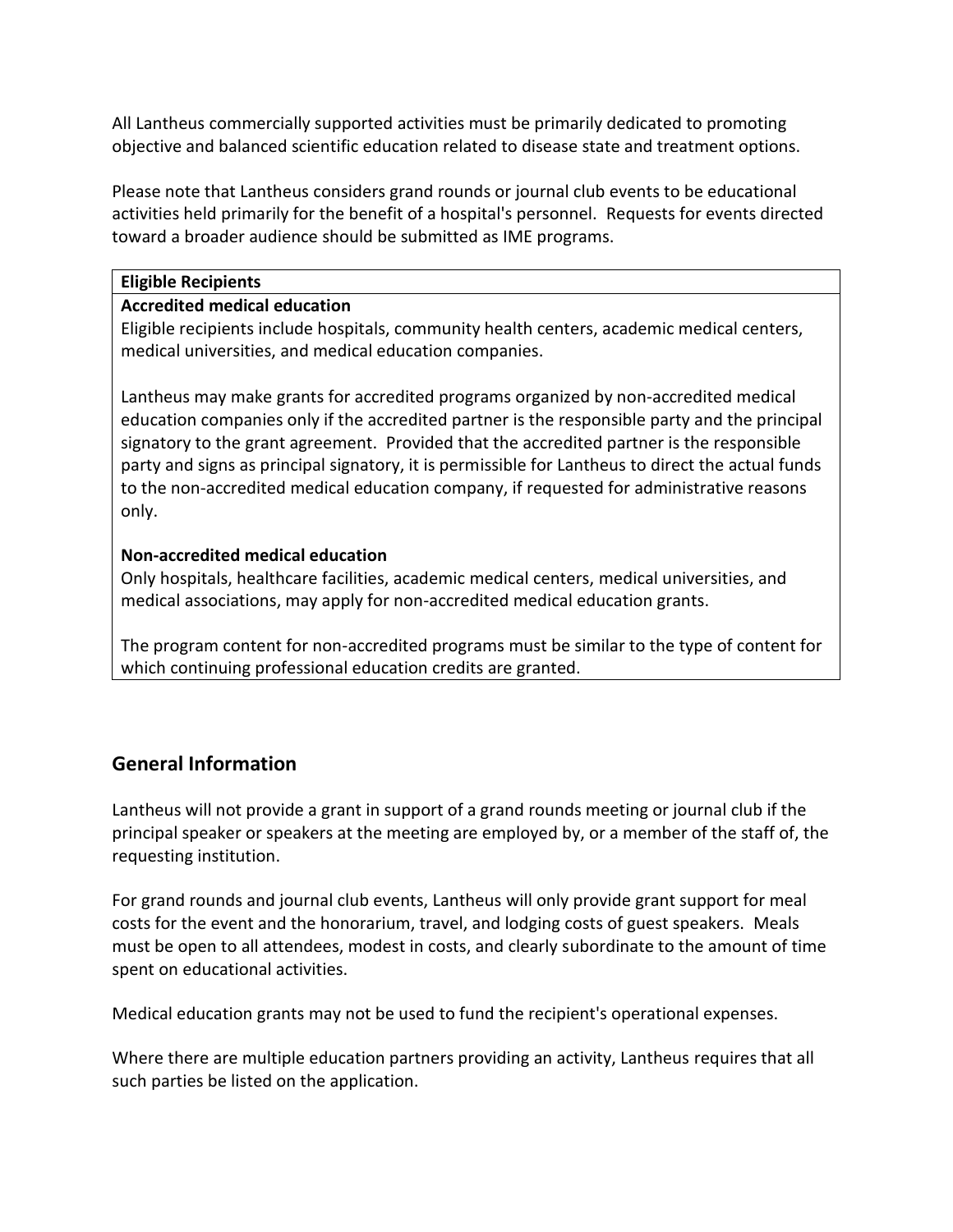We generally process grant or charitable contribution requests within 8 weeks of receiving a completed application and all required supplementary materials. Lantheus cannot and will not commit to processing any request within a specific period.

### **Before you start the submission process, please be sure to have the following information available.**

- Budget for activities
- [Firewall certification checklist \(PDF\),](http://www.lantheus.com/PDF/Firewall%20Certification%20Checklist.pdf) if applicable
- Requestor's organizational information, including Federal Tax ID number
- Payee's organizational information, including Federal Tax ID (if different than the requestor)
- List of organizations that are joining or partnering with your efforts
- Accreditation information, if applicable
- Valid e-mail for communications
- Description of advertising methods
- Speaker name(s) and affiliation(s)
- Agenda and program objectives
- Location and date of event

Please note, all checks will be made only to institutions with a valid Federal Tax ID. Applicants may undergo a screening process for compliance with federal law, and full cooperation with federal, state and local law enforcement agencies is explicitly agreed to by all parties involved in the submission process.

Begin a [Medical Grant application](https://www.grantrequest.com/SID_967?SA=SNA&FID=35015) or [return to an existing application.](https://www.grantrequest.com/SID_967/?SA=AM)

# *Contact Us*

Thank you for your interest in our Medical Grants program. If you have questions regarding grants and contributions, please send an email to [mi.ime@lantheus.com.](mailto:mi.ime@lantheus.com) Every effort will be made to respond to your inquiry in a timely manner.

### **To reach us by phone or mail:**

Phone: (800) 203-5632 Lantheus 331 Treble Cove Road, 500-3 N. Billerica, MA 01862 Attn: Medical Grants Administration *Independent Medical Education (IME) Program Guidance*

**For IME Conferences, Development of Enduring IME Materials, or Multi-Approach IME**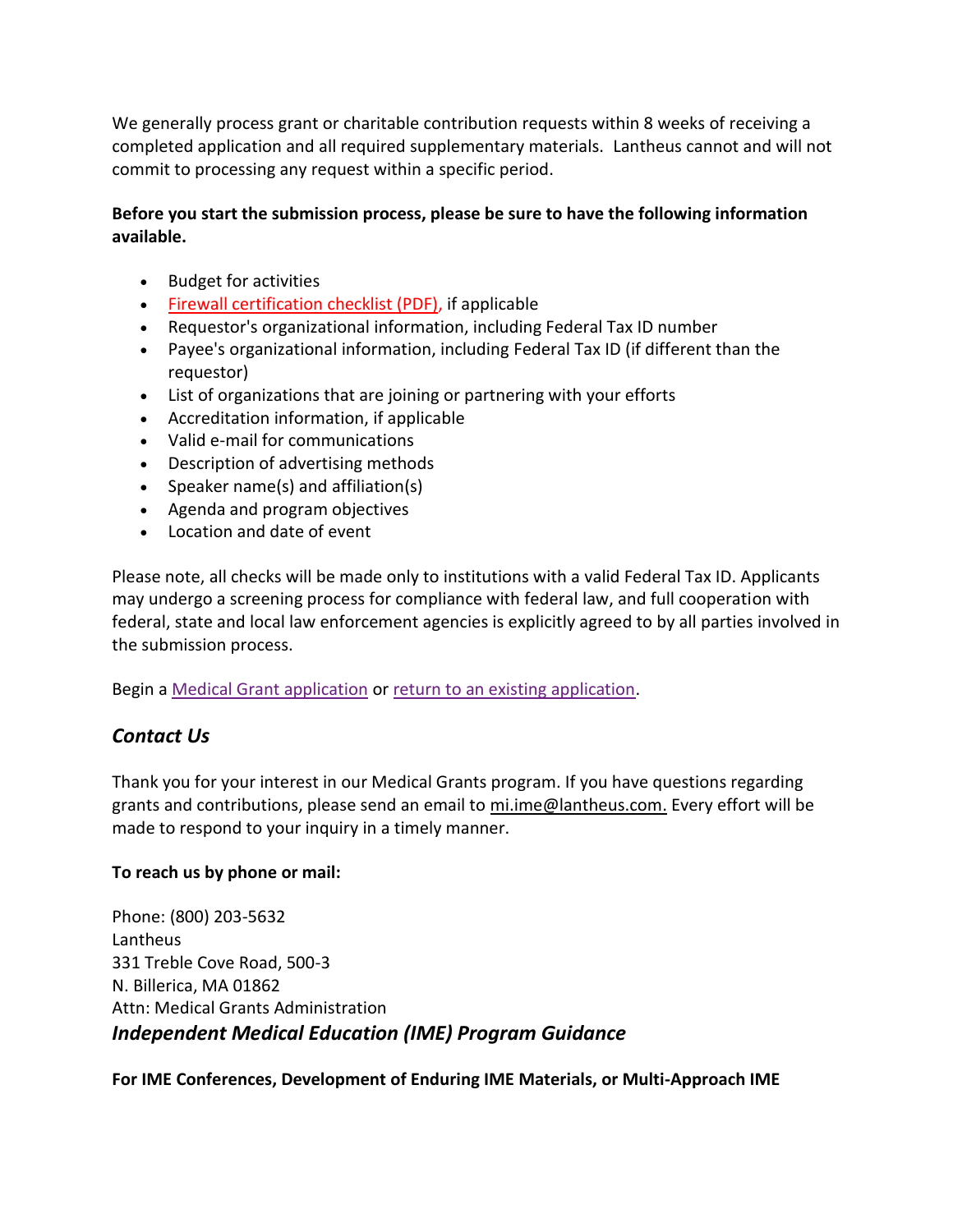All Lantheus commercially supported activities must be primarily dedicated to promoting objective and balanced scientific education related to disease state and treatment or diagnostic options.

- $\circ$  IME conferences include symposia, satellite symposia, conferences, teleconferences, live webcasts, multi-speaker meetings, etc.
- o Enduring materials include monographs, CD-ROMS/DVDs, audio recordings, journals, online CME, etc.
- $\circ$  Multi-Approach IME requests involve a combination of a conference and enduring materials.

#### **Eligible Recipients**

### **Accredited medical education**

Eligible recipients include hospitals, community health centers, academic medical centers, medical universities, professional associations, and patient advocacy groups, medical education companies and similar entities.

In addition, physician group practices, managed care organizations, pharmacies, and similar entities may be eligible if they are accredited medical education providers and the program is open to all healthcare professionals in the broader community.

Lantheus may make grants for accredited programs organized by non-accredited medical education companies only if the accredited partner is the responsible party and the principal signatory to the grant agreement. Provided that the accredited partner is the responsible party and signs as principal signatory, it is permissible for Lantheus to direct the actual funds to the non-accredited medical education company, if requested for administrative reasons only.

### **Non-accredited medical education**

Only hospitals, healthcare facilities, academic medical centers, medical universities, medical associations, and patient advocacy groups may apply for non-accredited medical education grants.

Attendance at a non-accredited program must be open to all healthcare professionals in the broader community or, at a minimum, to all healthcare professionals affiliated with the eligible grant requestor. The program content for non-accredited programs must be similar to the type of content for which continuing professional education credits are granted or must otherwise be scientific in nature.

# **General Information**

Where there are multiple education partners providing an activity, Lantheus requires that all such parties be listed on the application.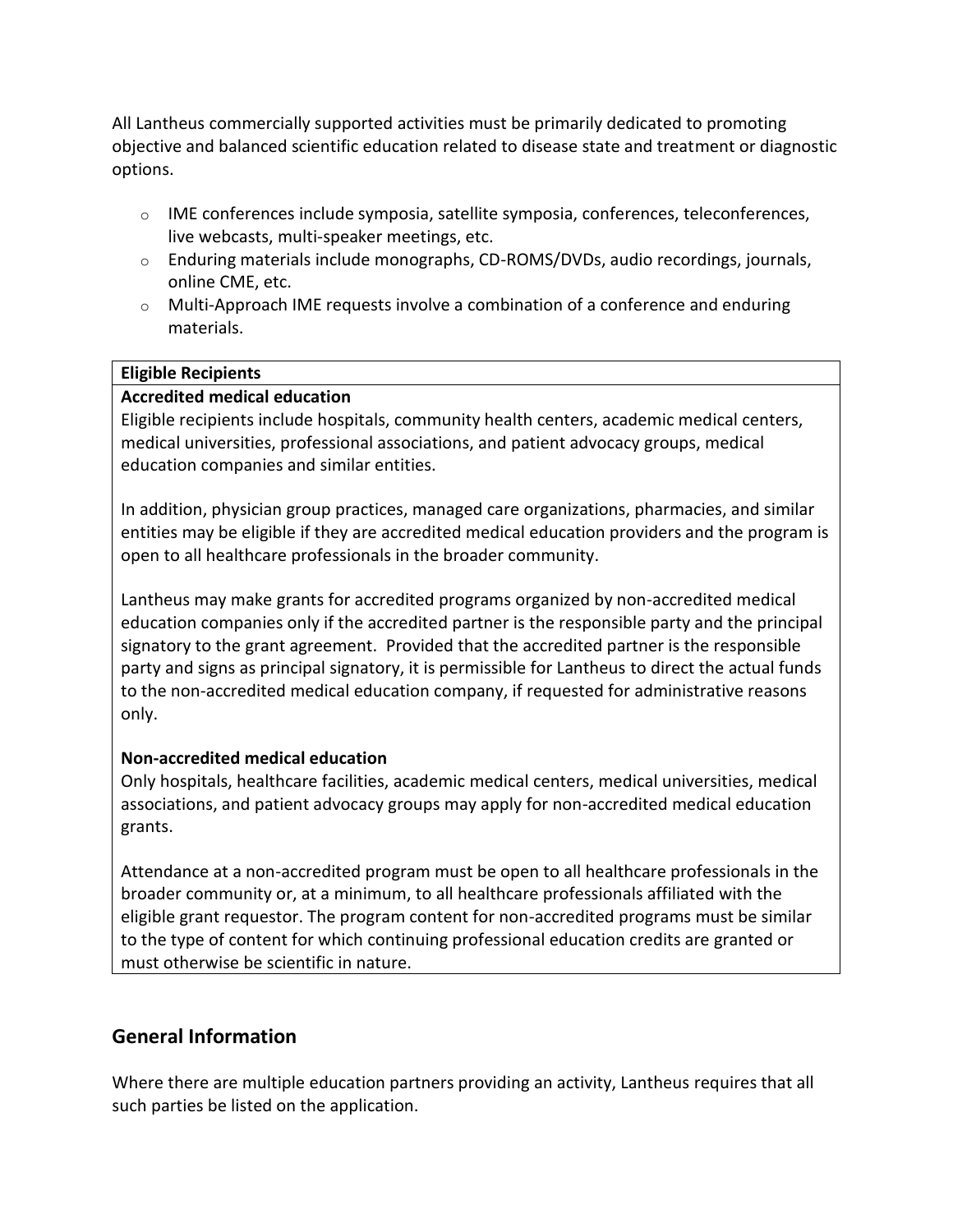Medical education grants may not be used to fund the recipient's operational expenses.

Meals must be open to all attendees, modest in costs and clearly subordinate to the amount of time spent on educational activities.

Lantheus does not support conferences or programs that are identical to those that have previously taken place.

We generally process grant or charitable contribution requests within 8 weeks of receiving a completed application and all required supplementary materials. Lantheus cannot and will not commit to processing any request within a specific period.

#### **Information for Requests Involving Enduring Materials**

Enduring materials include printed, recorded or computer-based materials. Grant requests may include funds for the reproduction, and/or distribution of enduring materials, but only if the request is submitted before the content of the enduring material is developed. If the grant funds the entire cost of the development of enduring materials for an educational program, the grant recipient may not charge participants for those materials. If the grant partially funds the development of enduring materials, an appropriate reduction in the cost to recipients of the materials must be made.

Lantheus also maintains strict policies governing the manner in which enduring materials supported by a Lantheus grant are distributed to healthcare professionals. Such policies do not allow for the dissemination of enduring materials directly to intended recipients that have not specifically requested the materials. Materials may only be sent to healthcare providers who have specifically requested them. For example, materials or emails with direct links to materials may not be sent to physicians on a general distribution list; however, postcards announcing materials or emails with links to the home page of a website that contains materials may be sent to physicians on a general distribution list.

Before you start the submission process, please be sure to have the following information available:

- [Completed Program Costs Form](http://www.lantheus.com/PDF/prog_cost_2009.xls) -- You must download, complete, and save this form prior to beginning the application process.
- [Firewall certification checklist \(PDF\),](http://www.lantheus.com/PDF/Firewall%20Certification%20Checklist.pdf) if applicable
- Requestor's organizational information, including Federal Tax ID number
- Payee's organizational information, including Federal Tax ID number (if different than the requestor)
- List of organizations that are joining or partnering with your efforts
- Accreditation information, if applicable
- Valid e-mail for communications
- Description of advertising methods
- Speaker or author name(s) and affiliation(s)